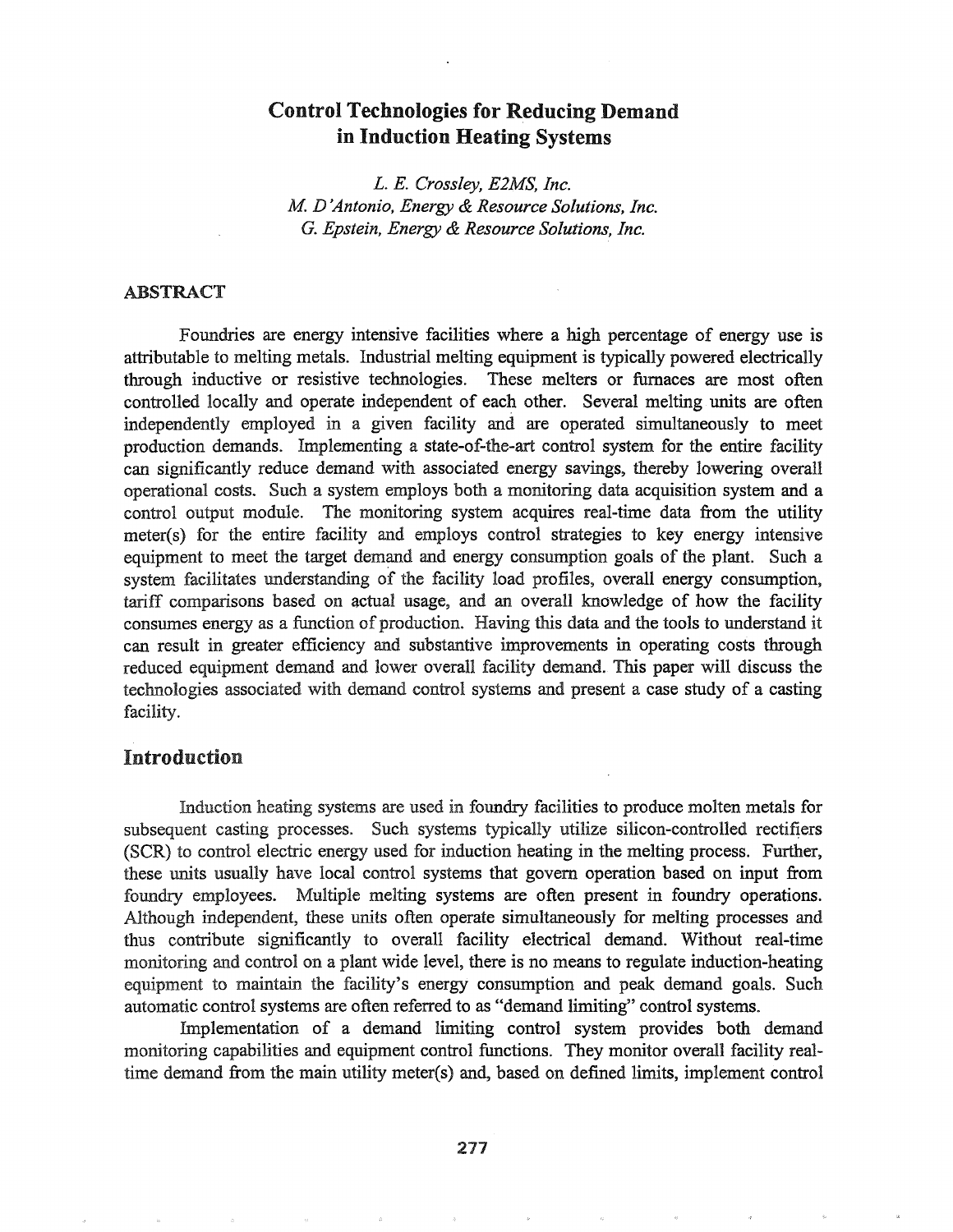be developed with cooperation from facility and operations staff to ensure that the control is cost-effective and consistent with production requirements. Such actions ensure that the peak demand target established for the facility is maintained and that production goals are not adversely impacted.

# Discussion of Foundry Operations

The primary purpose of foundries is to liquefy metals and cast or mold those metals into desired shapes. A variety of metals and alloys are used and the types of casting and molding processes are numerous. The size and shapes of parts developed range from tiny to huge. Even with all the variables, one aspect remains constant; the process requires considerable energy input to liquefy the metals involved.

Most foundries utilize induction or resistance melting equipment for this purpose that often can consume several megawatts (MW) of power for each piece of melting equipment. Resistance melting systems use electric resistance to indirectly heat the metal that must be melted. Conversion of electrical energy to heat energy is 100 percent efficient. While the high cost of electricity for heating and heat loss to the environment is often a concern, electric resistance is appropriate for high temperature, well-insulated applications like melting at foundries for specific materials.

Induction heating is also commonly used in foundry melting systems. Induction heating system melters use a coil or conductor to induce an electrical current in the material to be melted (generally ferrous). Internal resistance heat then melts the material and brings it to the desired temperature. Like resistance heating, this process of heating and melting can be highly effective and efficient with appropriate melter insulation and safeguards to limit heat loss to the surroundings.

These process-heating systems will typically amount to far greater than 50% of the energy consumed in a foundry facility. With the cost of energy on the rise, it is increasingly important to maximize the efficiency of melting systems and minimize energy consumption. This goal can best be achieved by implementing a real-time monitoring and control system that evaluates facility energy use and controls facility equipment to optimize production while reducing energy consumption.

#### **Conventional Control Systems**

Typical process melting control systems in foundries provide localized control specific to an individual piece of equipment. Programmable controllers are commonly integrated into the equipment package and provide various levels of customizable functions. Although adequate for certain types of equipment and applications, this control type does not provide or receive information from any other equipment in the facility. Thus, individual equipment pieces operate independently of all others, and automated facility-wide energy control strategies are not available.

As a consequence of conventional control limitations, facilities often consume excessive energy and set demand peaks that are not necessary to ensure high productivity. It is common to find multiple melters operating at peak load concurrently. Generally, it is possible to stagger system operation and still have melt available at the correct time for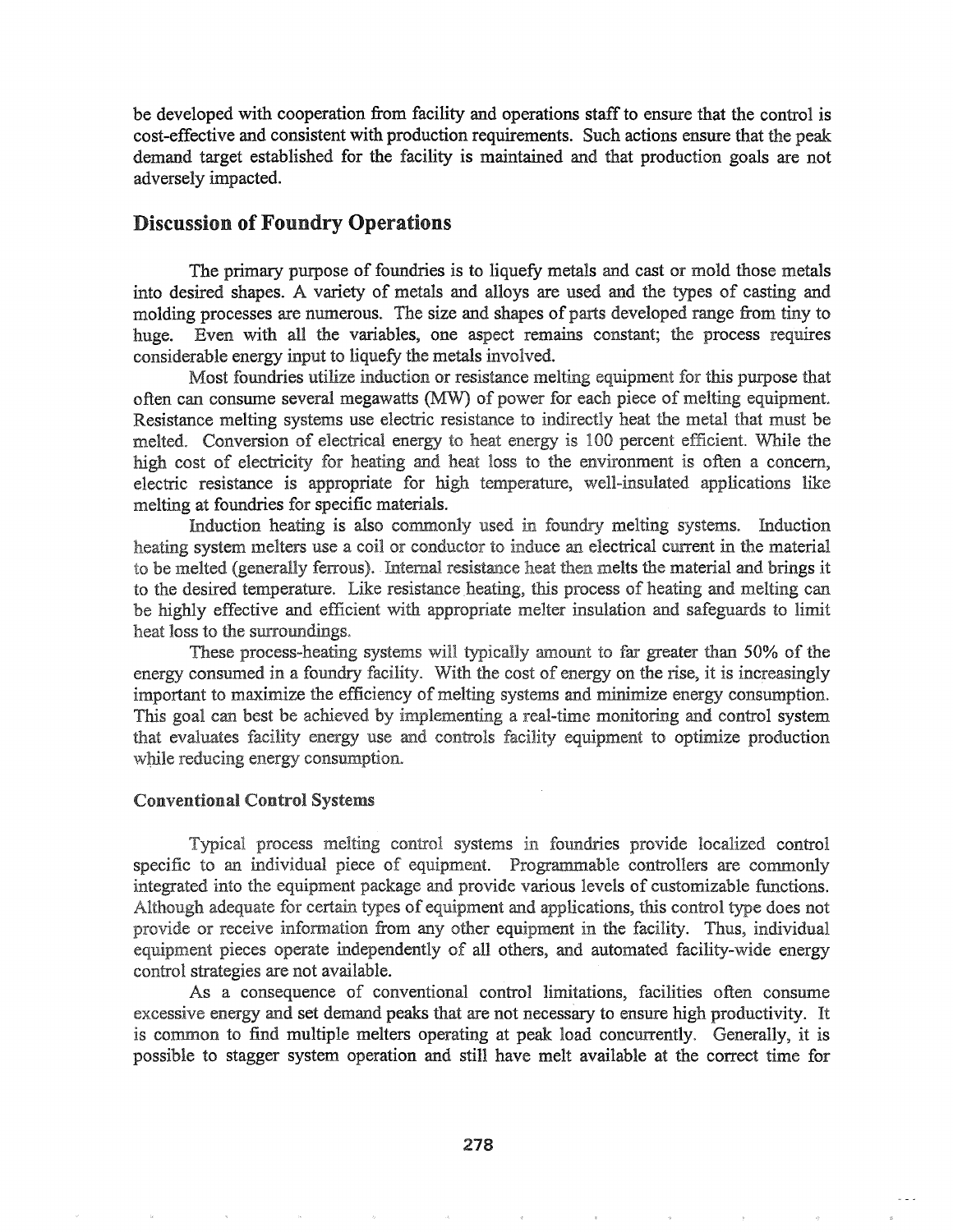molding operations. We focus on this inappropriate establishment of excessively high demand in much of this paper.

# Conceptual Discussion of State-of-the-Art Control Systems

A state-of-the-art control system for foundry operations must contain features that allow it to centrally monitor the individual and integrated status of each major foundry system, and use that information to effectively develop and implement control strategies that reduce energy operating costs while maintaining productivity. While the discussion here is conceptual, we do describe an actual control system application in our case study discussion of an iron foundry.

Note that the control system described here is not limited only to foundries, but would have applicability in controlling energy and demand in other facility types. In general, the control approaches and protocols described can be effective where significant loads can be intermittently scheduled to reduce energy use or demand.

State-of-the-art systems provide the ability to gather electrical energy consumption data on a real-time basis and modify equipment usage accordingly to achieve usage targets. Additionally, a state-of-the-art system will provide extensive analysis, graphing, and reporting tools as well as alarm monitoring.

There are two primary system components—monitoring and control. Monitoring is the ability to capture data that infonns the operator about the current system status," This task is performed in real-time and subsequently provides a dynamic status of system parameters. Once the current status is known via monitoring, a change can be induced by the control system based on previously developed strategies. These aspects are discreet functions of such a system, but when combined, provide an operationally efficient and very powerful energy management system.

The system described below provides both monitoring and control functions utilizing real time and historical data relating to energy, demand, and associated costs. Systems of this type can be equipped with multiple operator stations allowing various networked users to simultaneously access real-time and historical data, and make manipulations to control strategies.

### Overall System Design and Concept

State-of-the-art foundry control systems are designed to reliably collect, analyze, and report data on a real-time basis and to automatically control peak demand. In their simplest form, these PC-based systems collect and store real time information from metering signals duplicated from the plant's incoming utility meters. From this information, the software is able to build the facility's load profile and to predict the facility load through the end of the current utility billing period window. Different utilities use different windows, but they are typically between 15 and 30 minutes. The predicted peak demand data, operating energy costs, and plant profiles are continuously available to the plant operators on computer monitors.

The software also uses these predictions to generate control signals that are dispatched to control selected plant equipment at the appropriate times to manage peak demand load, thereby limiting overall facility kW or kVA to a pre-determined level. The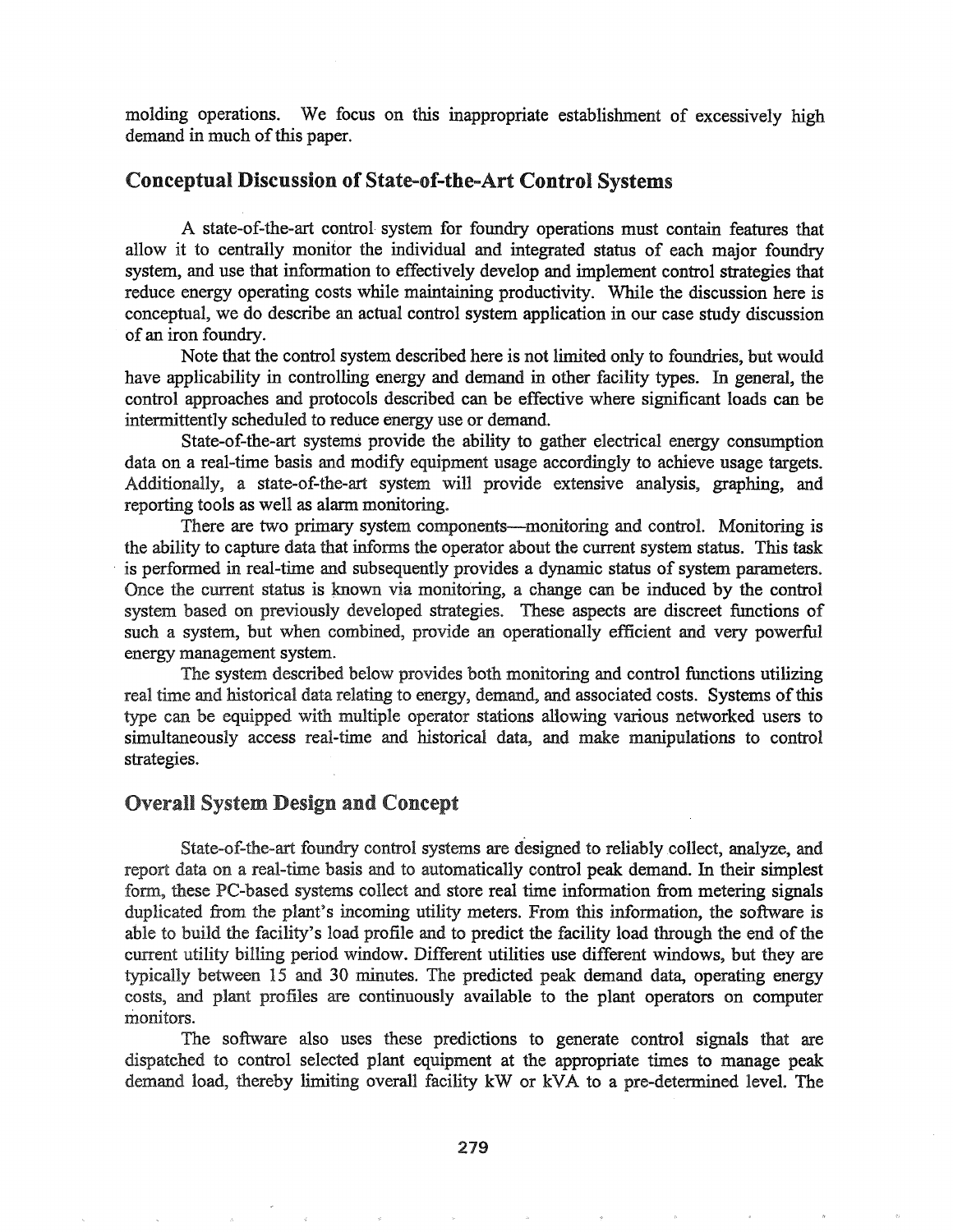demand limiting system may range in size from a single personal computer controlling limited equipment to an array of industrial quality computers on local area networks that permit users in different parts of the plant (or other buildings) to simultaneously access the data.

## Demand Limiting and Energy Saving System Operation

Basic demand limiting system operation is achieved by comparing the actual predicted demand to that of an operator entered demand target during periods when demand control is necessary as determined by the tariff. Depending on the facility's rate structure, control may be needed only during on-peak periods or in both off- and on-peak periods, which may or may not include weekends and holidays. During an active billing window, the system collects data from the utility meters and analytically forecasts what the load will be at the end of that billing window. By comparing the forecast load to the target, the control program will automatically generate output load control signals that can be used for plant control. The system has multiple levels of output signals that can be generated at various percentage levels of predicted load versus target, allowing systems to be easily tuned to match individual end user needs.

In addition to peak demand savings, this type of system can be used effectively to reduce annual energy consumption in a facility. If target goals are defined to lower the average operating demand in the plant, the system can employ control strategies based on these criteria and limit demand and overall energy consumption. For example, if the baseline energy consumption and load profile for a facility is known, a target demand reduction can be established for various operating periods that will cut the average demand by a defined percentage. When done throughout the year over long operating hours, this form of demand control will result in considerable energy savings.

#### Data Acquisition

to the computer via the local area network. General. The data acquisition system associated with the discussed state-of-the-art control system is based upon use of distributed remote terminal units (RTU's) located throughout the facility. Metering, status, and alarm signals are hardwired into the RTU's using shielded instrument cable and fiber optic cabling. The RTU's are interconnected using RS422 communication cable and fiber optics back to the data acquisition computer or are connected

Metered points. The system monitors both digital and analog signals from a combination of kWh, kVARh, kQh, water, gas, and air meters located throughout the facility. Meters applied here can be from a variety of manufacturers and types and are individually configured in the software. Each digital metering signal is wired into a local RTU using twisted and shielded pair or fiber optic cabling depending on location. The inputs are all volt-free contacts provided with a 24-volt DC interrogation voltage from the associated RTU.

Analog metered points. Analog transducers using 4-20 ma and 0-5V signals provide the analog metered signals. The power supplies to drive the current through the transmitters are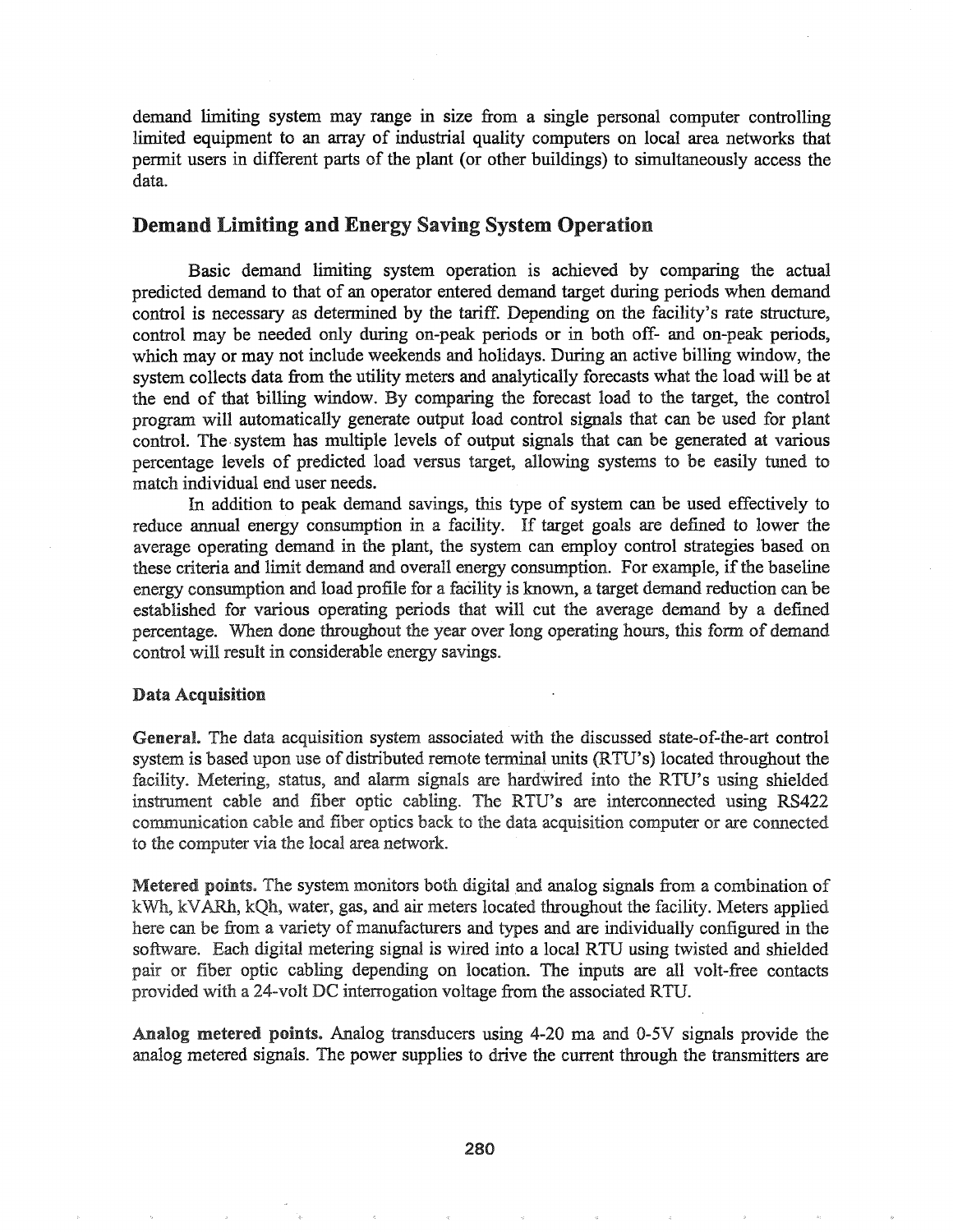provided by the RTU's or by the transducers themselves. Each analog input is connected to its RTU using twisted and shielded pair wiring.

Digital status points. The system also monitors and reports on the status change of digital input points from devices such as circuit breakers or protective relay devices. Each digital status input is a volt-free contact suitable for use at 24V DC in a similar manner to the digital metered points.

Smart meters. The system also monitors smart meters that use RS485 communications with Modbus RTU protocol. Typically these devices are connected on main feeder circuits and provide the ability to snapshot voltage and current wavefonns and provide harmonic analysis as well as digital readouts from the front of the meter. Smart meters are connected to their local RTU's using RS485 twisted and shielded cable. Each smart meter provides information on phase voltage, current, total kW, kVAR, kVA, power factor, harmonic distortion, and waveform data to the operator through system software.

Control outputs~ The system provides digital output points to be connected to various types of field devices. For demand and cost control purposes in foundry applications, the output points are connected into the set point controllers of furnace variable frequency power supplies or as digital inputs into the furnace control PLC's. The number of control points and their location must be determined by facility management and engineering. The output points located in the RTU units are controlled by the load control program.. Typically each digital control output point is either a dry, volt-free contact suitable for use at 24V DC, or a solid state output for use with voltages up to 60V DC or 120V AC.

Remote terminal units (RTU's). The system RTU's must contain intelligent processors, input/output interface modules, and power supplies. These RTU's provide the interface between the field metering devices and the computer equipment. The number of RTU's, their location, number and type of input/output modules, and power supply requirements are determined during the design phase. Each RTU consists of a NEMA 12 wall mount cabinet containing an intelligent processor with a unique serial communications or IP address, up to 32 digital I/O, up to 16 analog inputs, and associated power supplies. Additionally, each RTU is equipped with an internal UPS unit of an electrical rating detennined by the RTU internal configuration.

#### State-of-the-Art Control System Software

System software optimized for foundry energy management must have several components as described below.

- $\Box$  Data acquisition
- $\Box$  Data archiving
- Load predictions
- Automatic load control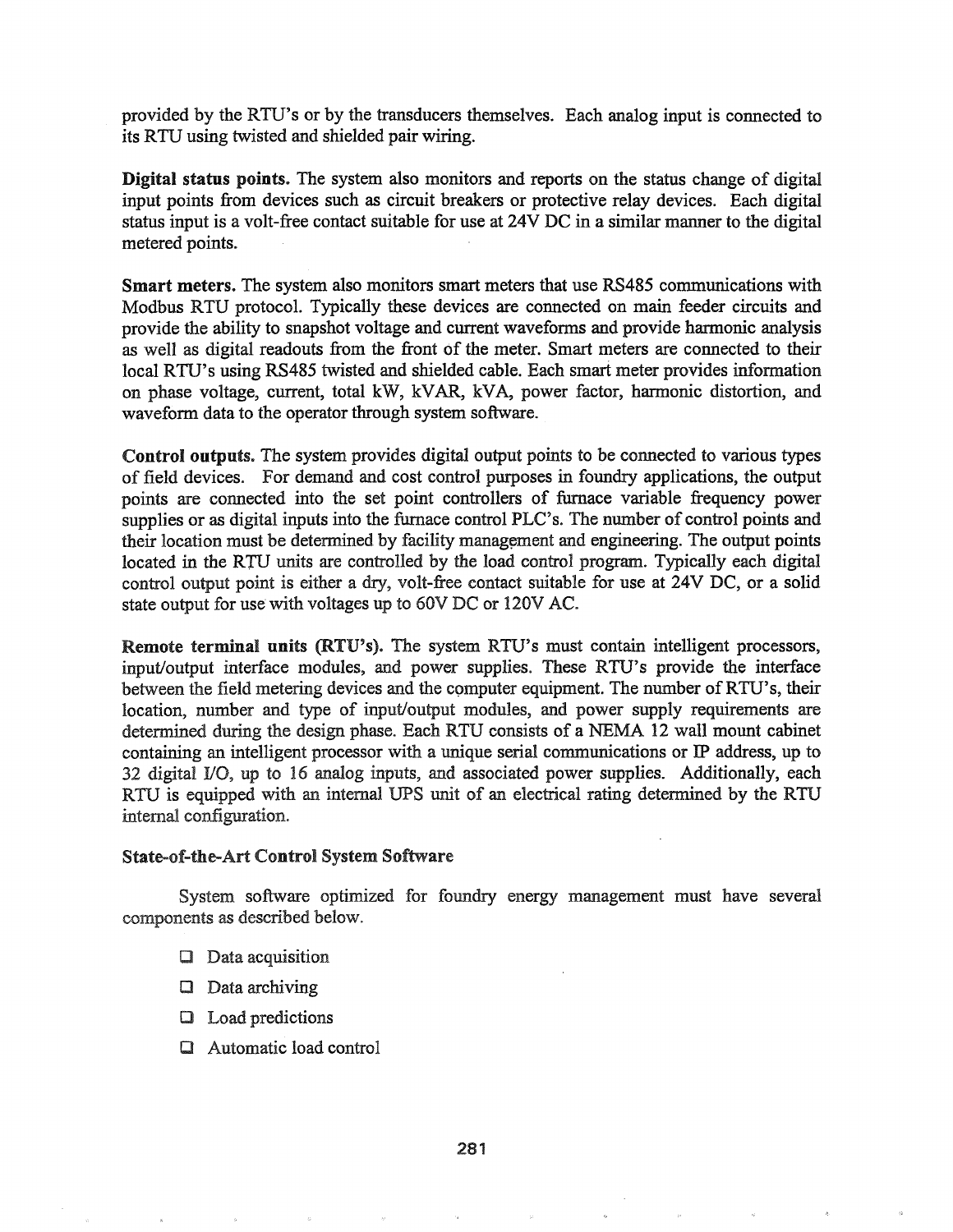- CJ Data analysis and reports
- [J Configuration

The data acquisition aspects of the software must provide communication with the RTU and remote data acquisition equipment. Duplicated utility metering signals are connected to the data acquisition hardware devices. The computer polls the RTU's at regular intervals using serial or network communications and brings back the metered information from the remote data acquisition units. The resulting data is suitably scaled and passed to the prediction and data archiving routines. The prediction program reads in the target set points and compares the metered data to the target. This process is usually performed on a minuteby-minute basis. The target set points may be related to the current hourly price of electrical energy or they may be fixed targets depending on the supply tariff. If the predicted load is greater than the configured percentage of the target set point, the control program will turn on outputs placed at specific points in the plant using the same data highway as used by the data acquisition equipment and software. The configuration program allows the system to be configured to match the industrial plant both in terms of electrical tariff, type of metered signal, and load..

The data archiving software saves the metered data, control logs, hourly energy costs, and other non-electrical data. This saved data can be accessed using onboard data analysis tools. Graphs and tables relating to peak demand, energy usage, load factors, load profiles, flows, and other measurements can be generated from the system archives through use of the analytical tools provided. The saved data can also be exported into spreadsheets or transported into other databases..

Multiple plant control. Where there are several facilities whose electrical utility bills are aggregated, the state-of-the-art system can be particularly useful in providing demand control, analysis of data from each plant, and allocation of costs. By using the Internet, historical data can be uploaded from the systems to a central database location at regular intervals. Overall demand control is achieved by having one of the computers act as a master and collecting the metering information from the other plants in real time. Control signals are then sent out to each plant to mange the demand according to the overall summated demand.

Control strategies and results. The real time load forecasting provided with this type of system allows facilities with the appropriate tariff to take advantage of the automatic peak demand control programs. Demand limiting control can result in substantial savings (5-25%) on power bills. Facilities with high peak rates can frequently implement actions that reduce their utility costs dramatically. Those customers on real time pricing save through managing their hourly peaks, reducing consumption when the price is high, and buying power intelligently by knowing their load profiles. Customers using the system have negotiated better rates and tariffs as a result of being able to shed load and demonstrate that they can maintain that load when asked to do so by the utility in times of tight supply. When using smart meters, customers are able to monitor phase voltages and currents, and read harmonic data and waveforms remotely through the system.

Additionally, this type of system can facilitate verification of customer billing accuracy and allows errors to be spotted.. The system can also allocate costs between departments and associate energy costs to production costs, eliminating guesswork.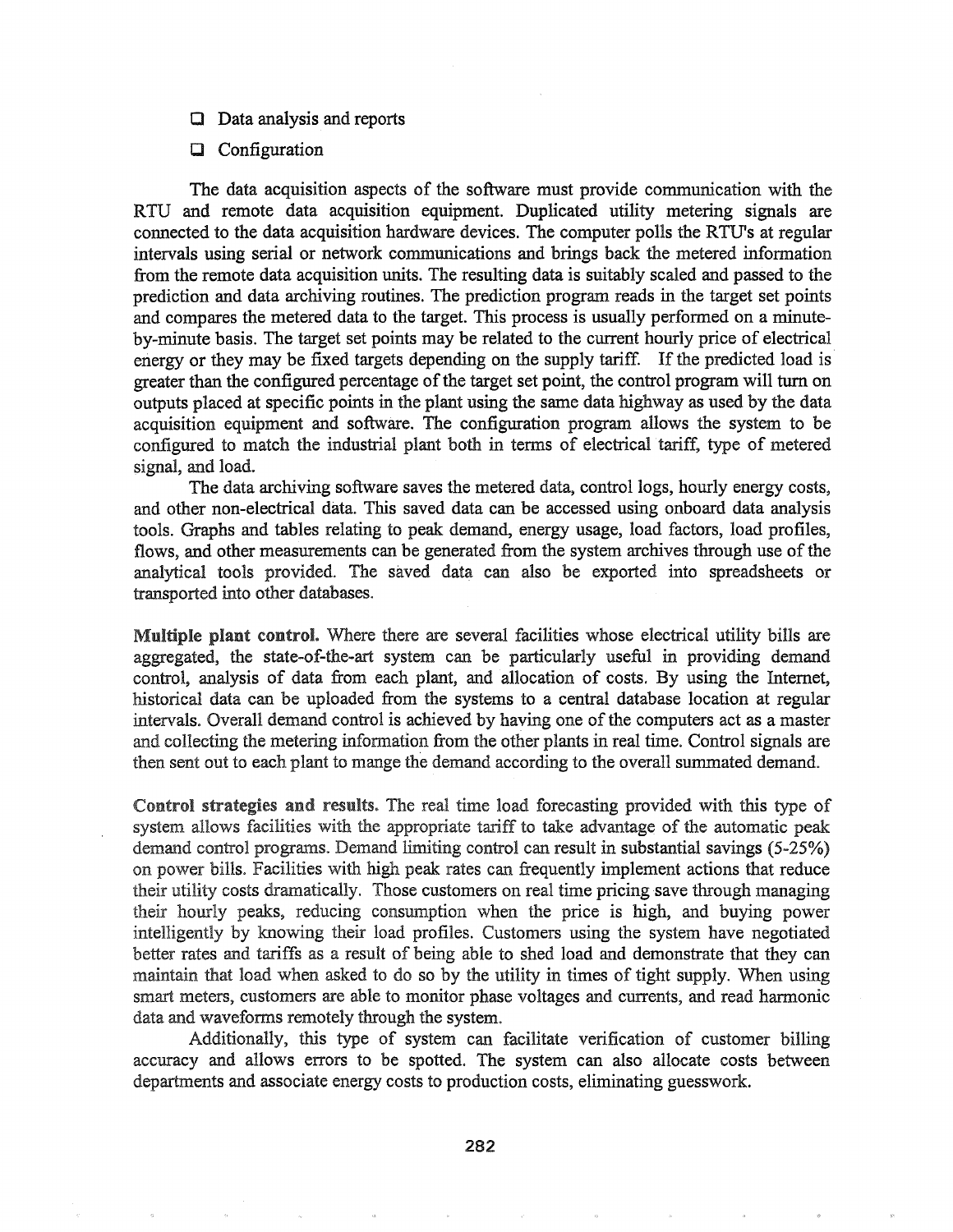## Case Study: Diversa Cast Technologies Control System

#### System Overview

The E2MS power management system (conceptually discussed in the preceding sections) was selected for installation at the Diversa Cast Technologies plant in Guelph, Ontario. Diversa Cast Technologies is a Linamar Company specializing in producing aluminum, gray, and ductile iron automotive lost foam castings. The power management system is a real time demand control system that allows plant staff to reduce operating costs through automatic control of plant furnace loads with minimum interference to production levels. Based on demand control savings alone, the payback for this system was less than 8 months. Experience with this system has proven that the overall demand can be reduced while improving productivity and energy consumption efficiency. The system is fully integrated with the Linamar plant's wide area network, permitting multiple users to access the system's real time and historical-data from their existing desktop computers..

The Diversa Cast plant has an installed potential load of approximately 5,000 kW made up of two ABB coreless induction melters and supporting equipment. The first melter is rated at 2,750 kW with an 8,000 lb. capacity and is used for iron batch melting in the off peak periods from 11pm to 7am. The second melter is rated at  $1,250$  kW with a  $2,700$  lb. capacity and is used for aluminum melting during on-peak periods. The plant operates 3 shifts per day, 5 days per week. The utility power contract provides power using a time-ofuse (TOU) contract with on-peak demand charges. A schematic of the system is shown in Figure 1.

Computer equipment is installed in a free standing panel located in the plant's office area and is linked by an RS422 instrument cable to an RTU panel located in the vicinity of the two melters. The RTU contains data acquisition equipment consisting of a data processor, digital input/output modules, and power supplies.

The plant has two utility power feeds and two sets of meters. One feed supplies the plant auxiliary equipment, while the other supplies the two melters. Each meter has two isolated output contacts providing kWh and kVARh pulse signals proportional to the energy being used. These pulse signals are wired to the RTU panel and are supplied by 24V DC power from the power supply in the RTU.

Power consumption of the two melters is monitored by power transducers mounted on the melter power supply units. These transducers provide pulse outputs that are also wired to the RTU panel. The E2MS computers control the load on each melter by effectively changing the operator set points through adjustment of the potentiometer load control settings. The degree of control required at any time is calculated by comparing the utility metering input information with the plant's desired demand limit set point.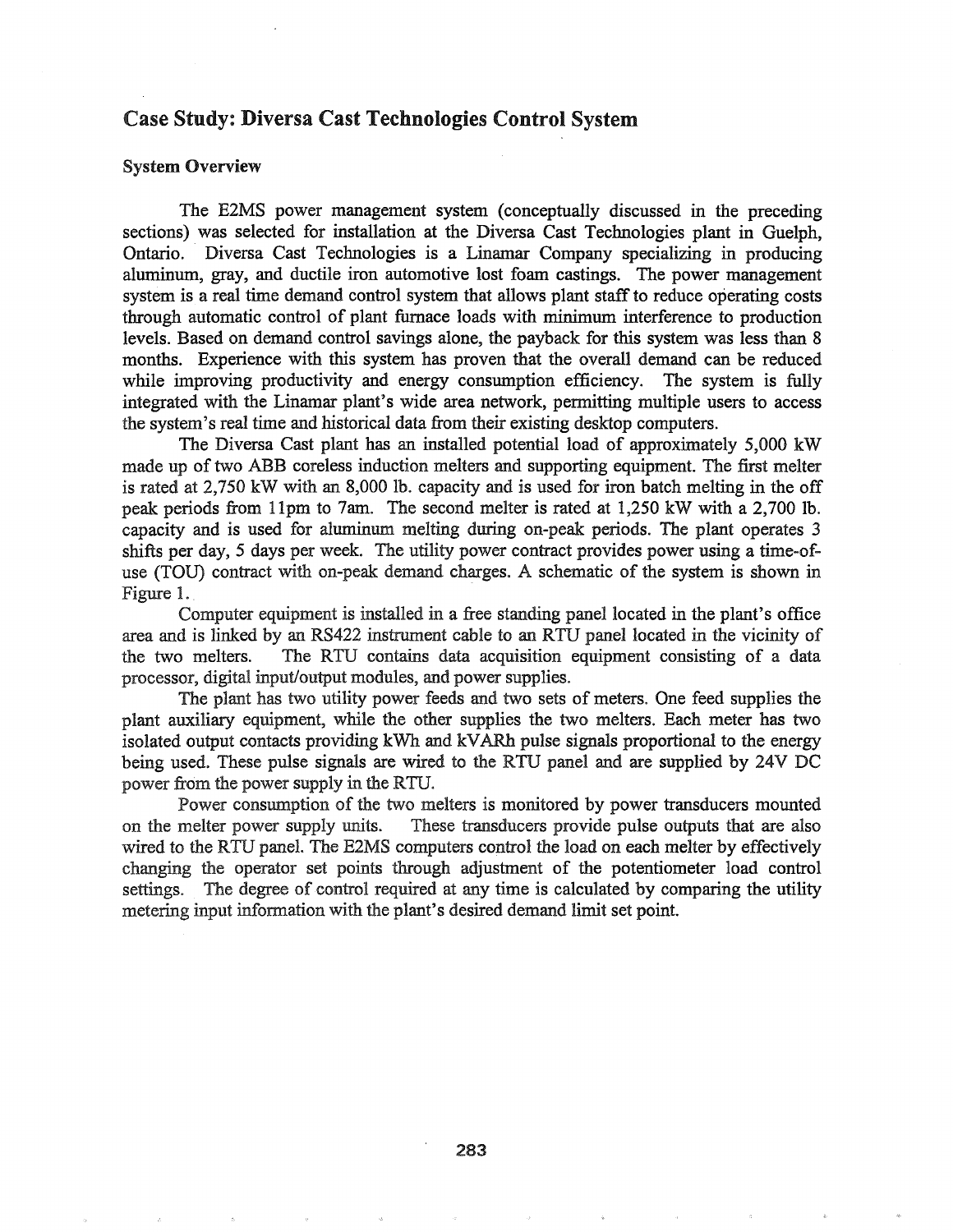

Figure 1. Schematic of Diversa Plant Foundry Control System

#### System Operation

The control systemRTU continuously obtains electrical information from the plant's two main utility meters, MUt and MU2, and from the kWh transducers Ml and M2 on the two melters. The E2MS control software module monitors the energy being used and forecasts the plant's demand in accordance with the power utility billing algorithm used at the plant. By comparing the forecast demand with the desired set point demand as determined by plant management, the computers issues control command outputs to raise or the lower melter loads. These output signals are sent to the RTU panel where they operate digital output modules. These modules in turn are connected to E2MS demand control modules mounted in the control sections of the melter power supply units PS1 and PS2. Resistance is inserted or removed from each of the melter's electronic control circuits by the RTU output modules to control the frequency of the power applied to the melter, thereby controlling demand.

System operators are provided with a real time graph of overall plant load versus time, set target load display, and full analysis tools for historical and cost analysis. In addition to the overall plant total, the load on each individual melter is also shown. Control of demand is smooth and is applied equally to both melters in three stages. Reloading of the melters is automatic after the load has fallen to the restart level as defined in the system configuration. Every time a control operation takes place, the activity is written into a control log together with the time, date, and demand at that time.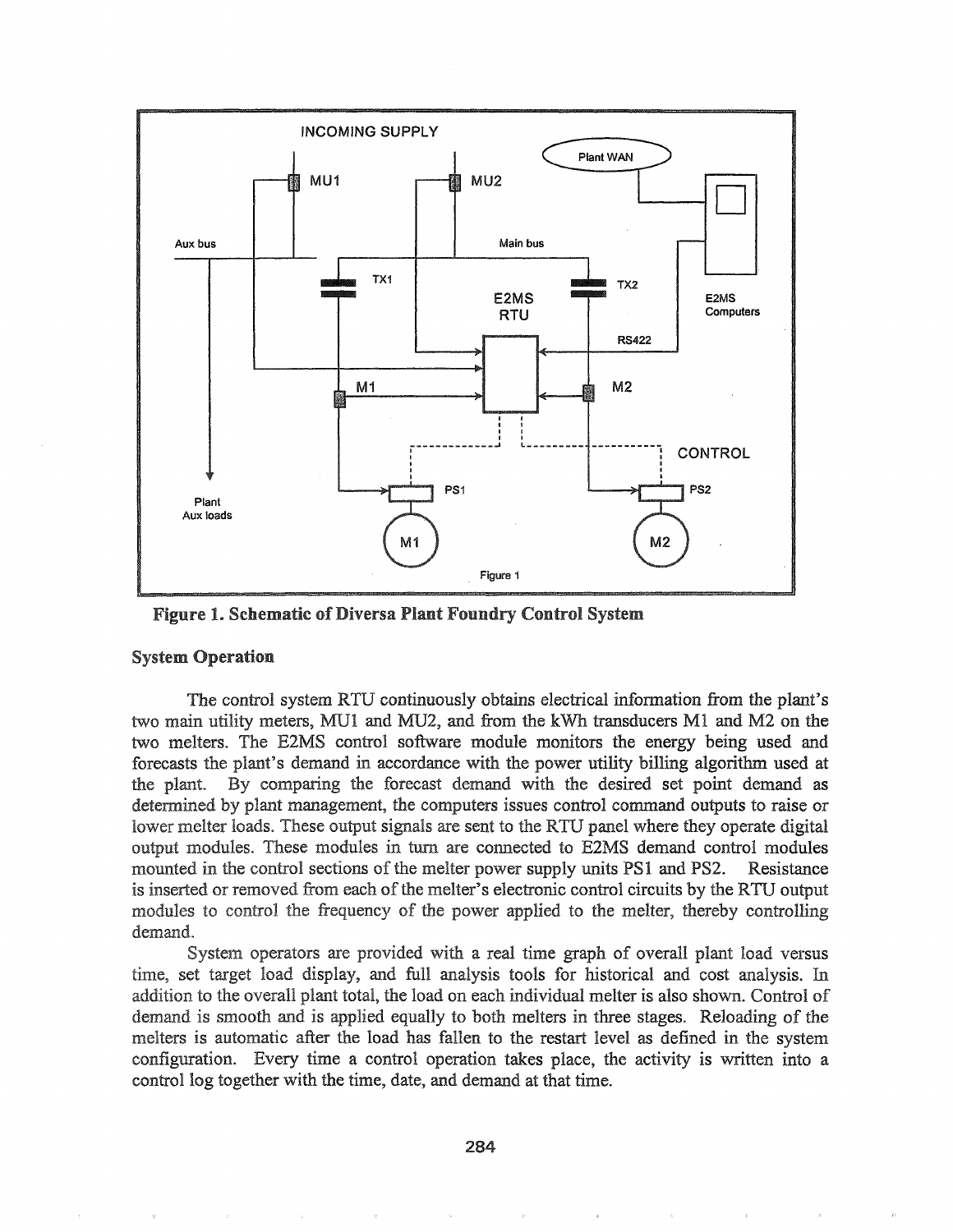The load target is password protected and may be changed at any time by authorized users when on the control screen. The output control levels are computed on a minute-byminute basis using the utility metering signals. The system has several major communication routines.

The data values returned to the computers are scaled and stored in files ready for display and analysis. Menu driven routines provide access to the stored data and logs for analysis purposes. The on-line and historical Diversa Cast data may be accessed by any authorized user whose PC is connected to the Linamar wide area network

#### System Software

The real-time core module contains all the functions necessary to provide data acquisition and analysis as follows.

- $\Box$  Communications Module: This module provides the data acquisition functions and interface with the control equipment via the RTU.
- $\Box$  Display Module: Provides the user interface with the system both in graphical and spreadsheet fonnat using Windows 98/NT system software.
- $\Box$  Analysis Module: Provides graphical and spreadsheet analysis of the stored data including maximums, minimums, coincident demand data, energy use, and load factors.
- Report Module: Provides reports on power use and plant running costs, including bill verification by generating utility bilL
- $\Box$  **Database Filer:** Stores the data and configuration parameters in ODBC compliant database.
- $\Box$  System and Cost Configuration Module: This module allows the number of points to be entered and identified, and utility metering algorithms assigned together with energy and demand costs.
- **Q Automatic Demand Control Module:** This module is installed and used to automatically invoke control strategies based' on demand monitoring..

The E2MS software consists of the major modules shown in Figure 2, which presents a schematic breakdown of the software system.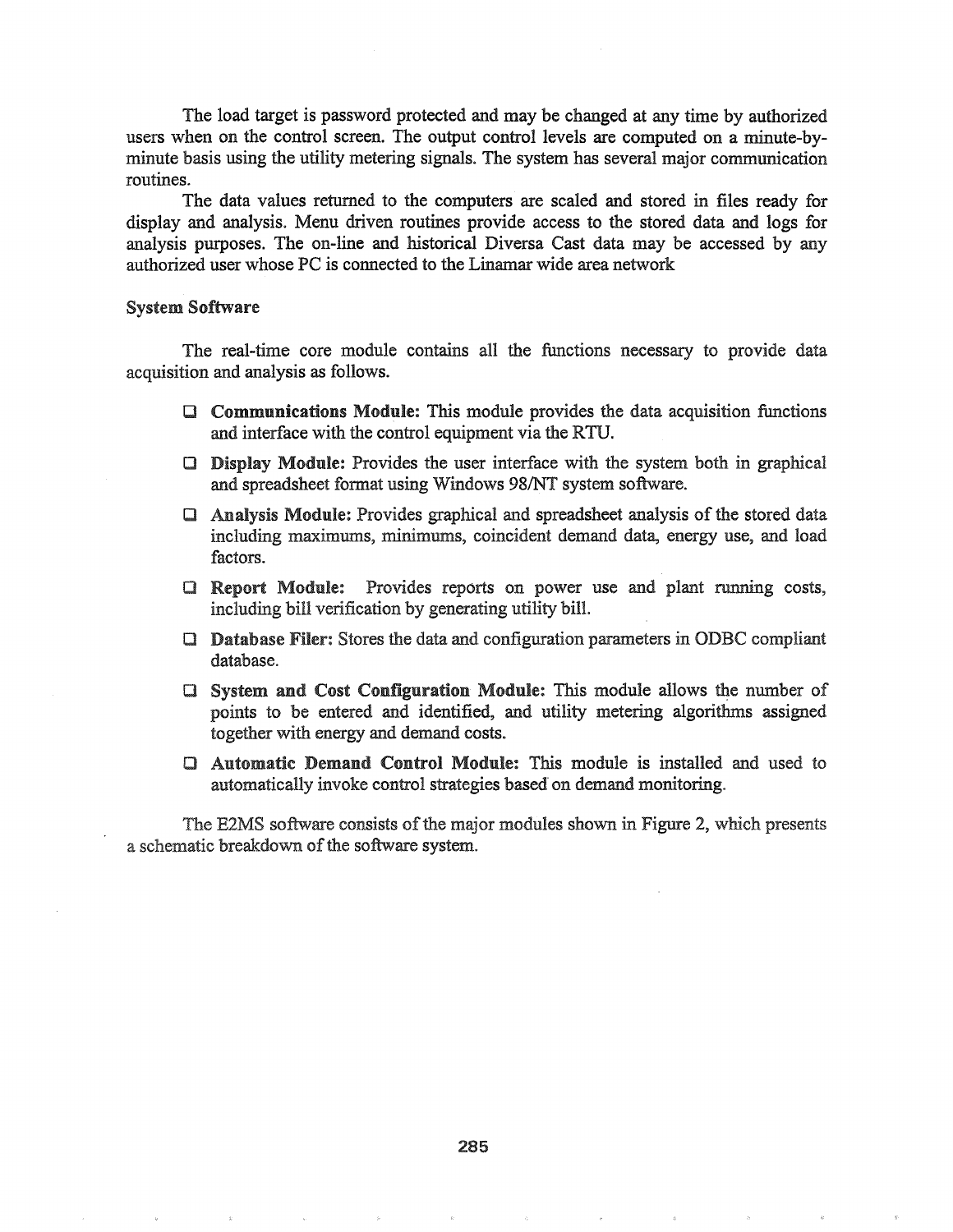

**Figure 2. E2MS Software Modules** 

Figure 3 shows a portion of the load control screen. Users can set the maximum target for load control. Updated once per minute, the display shows how the load is being controlled using the billing window as a time base.



**Figure 3. Load Control Screen Output** 

#### **Plant Experience with the System**

The installation proceeded around production with minimal interference or delays in the melting and pouring schedules. The software has been fully operational without any unscheduled downtime.

The system was started in a monitoring mode for the first two weeks of operation to allow Diversa Cast Technologies to establish a baseline of energy demand and consumption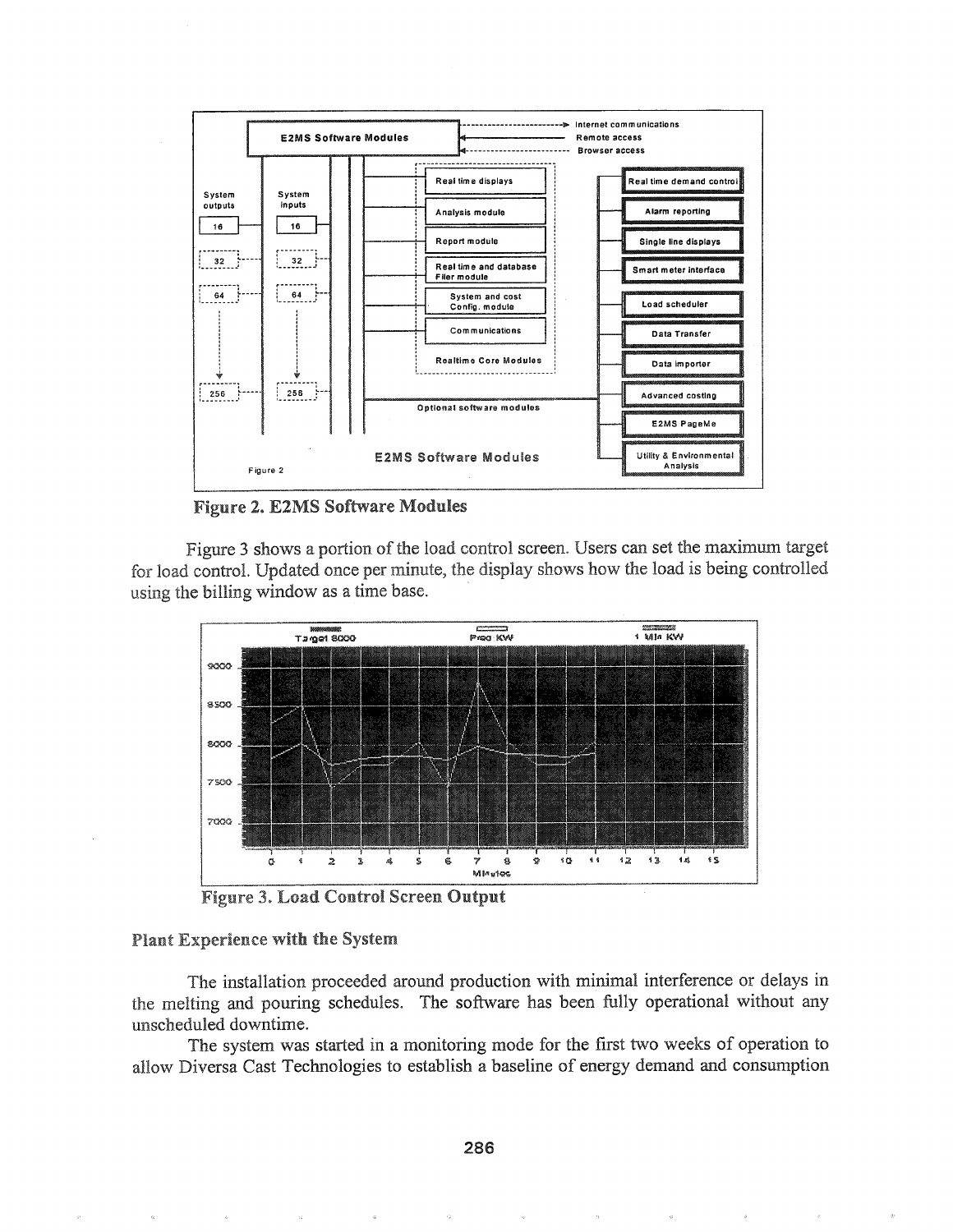for the plant. The demand control was then turned on based on initial measurements for the plant melt requirements and base load.

Initial reaction from plant operators was hesitant, as it appeared to limit their ability to meet production melting requirements. This was due to the fact that operators were constantly adjusting power levels of the furnaces to meet a shared combined kW requirement between the two furnaces. Also, power was added to the system until the bath achieved the appropriate release temperature.

By modifying furnace operating procedures and appropriate operator training Diversa Cast Technologies was able to take advantage of the available power to melt quicker and more efficiently. Operators now utilize the E2MS system along with the furnace power management system to input a preset energy kWh count along with a total kW power input. This allows the E2MS system to monitor and control the overall power input based on the demand target while allowing the furnace power management system to input the appropriate amount of energy count to the melt bringing the heat to the necessary release temperature. The overall benefit of this procedural change is that operators can now input more power over shorter periods of time to achieve higher melt rates.

Many benefits have been realized beyond the initial project justification based on demand control alone. One of the indirect benefits of limiting demand energy is that the overall Load Factor or efficiency in the way energy is used has improved. Since commissioning for the on peak periods, average load factor has increased from an average of 70% utilization to and average of over 80%.

Another tangible benefit is that power factor penalties can be significantly reduced by controlling when and how the peak for the plant is set. For instance, if the plant power factor is low, the peak can be reset at the end of the month using the furnaces, which are more efficient, to balance the plant power factor. This power factor savings also occurs now because the furnace operators are able to apply higher power to the melt without worrying about accidentally resetting the peak for the month.

The software is accessible from anywhere on the WAN, which allows anyone with the appropriate authorization to access and view the plant energy, cost and control information. Cost accountants as well as production managers now have the ability to get an instantaneous calculation of the electrical demand and consumption billing for budgeting and planning purposes. This system is also a valuable tool to measure productivity and effectiveness of the plant and melting operations.

## Conclusion

In summary, foundries are typically highly energy intensive facilities, with a substantial percentage of energy use attributable to melting metals. It is quite common for the melting equipment to be electrically powered through inductive or resistive technologies. These melters or furnaces are most often controlled locally and operate independent of each other. Several melting units are often employed in a given facility and are operated simultaneously to meet production demands. The connected load of these units can collectively represent megawatts of demand in a foundry and likely define the peak demand in the plant.

Implementing a state-of-the-art demand limiting control system for the entire facility can save significant energy and therefore lower overall operational costs. As presented in the